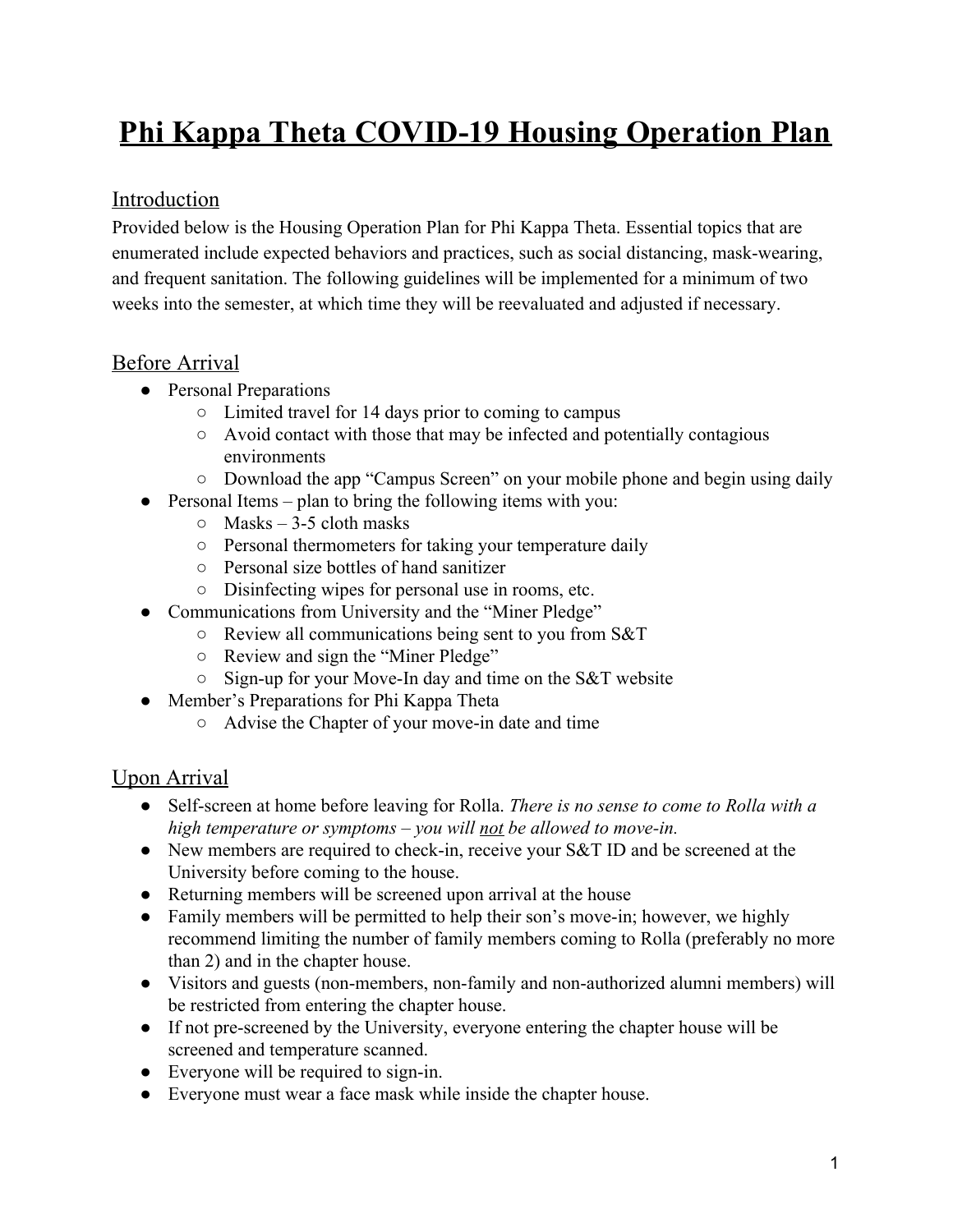- Everyone is to maintain 6' distancing or wear a mask if not able to achieve 6' separation.
- Everyone should keep gatherings to 10 or fewer.
- Upperclassmen will be available to assist unloading of vehicles and carrying items to the new members' rooms.

#### Expected practices/behaviors

- Continue self-screening, taking temperature and monitoring for symptoms daily.
- If a member presents any symptoms of COVID-19, they must immediately report to Student Health for further instruction and inform chapter leadership.
- Help watch for your fellow brothers and speak up if you have concerns and/or notice any unusual symptoms.
- Maintain 6' social distancing or wear a mask if not able to achieve 6' separation.
- Keep gatherings to 10 or fewer.

#### Sanitation

*Related to:*

- Common areas:
	- CDC approved cleaning supplies will be used to sanitize surfaces.
	- All frequently touched surfaces will be sanitized at the beginning of the day, after lunch, after dinner, and before bed… e.g.
		- Doorknobs
		- Furniture
		- Tabletops
	- *○ Needlepoint bipolar ionization units* have been installed in our building's air ventilation system. These units eliminate viruses and have been proven effective against COVID-19, therefore making all areas of the building safer for all occupants.
	- Cleaning groups will be organized keeping roommates together in order to help limit exposure between new people.
- Kitchen and dining areas:
	- Protective panels will be used at the "buffet" entrance to the kitchen to provide additional separation between the chefs and members.
	- Dining room tables and chairs will be sanitized before and after every meal.
	- The kitchen will be sanitized after every meal once the chefs are finished and leave.
- Bathrooms:
	- $\circ$  All surfaces in the bathroom will be sanitized with disinfecting spray after use by individual members. Members are expected to hold personal accountability with the bathroom sanitation.
	- $\circ$  Every other sink in the bathrooms will be marked off from use of members.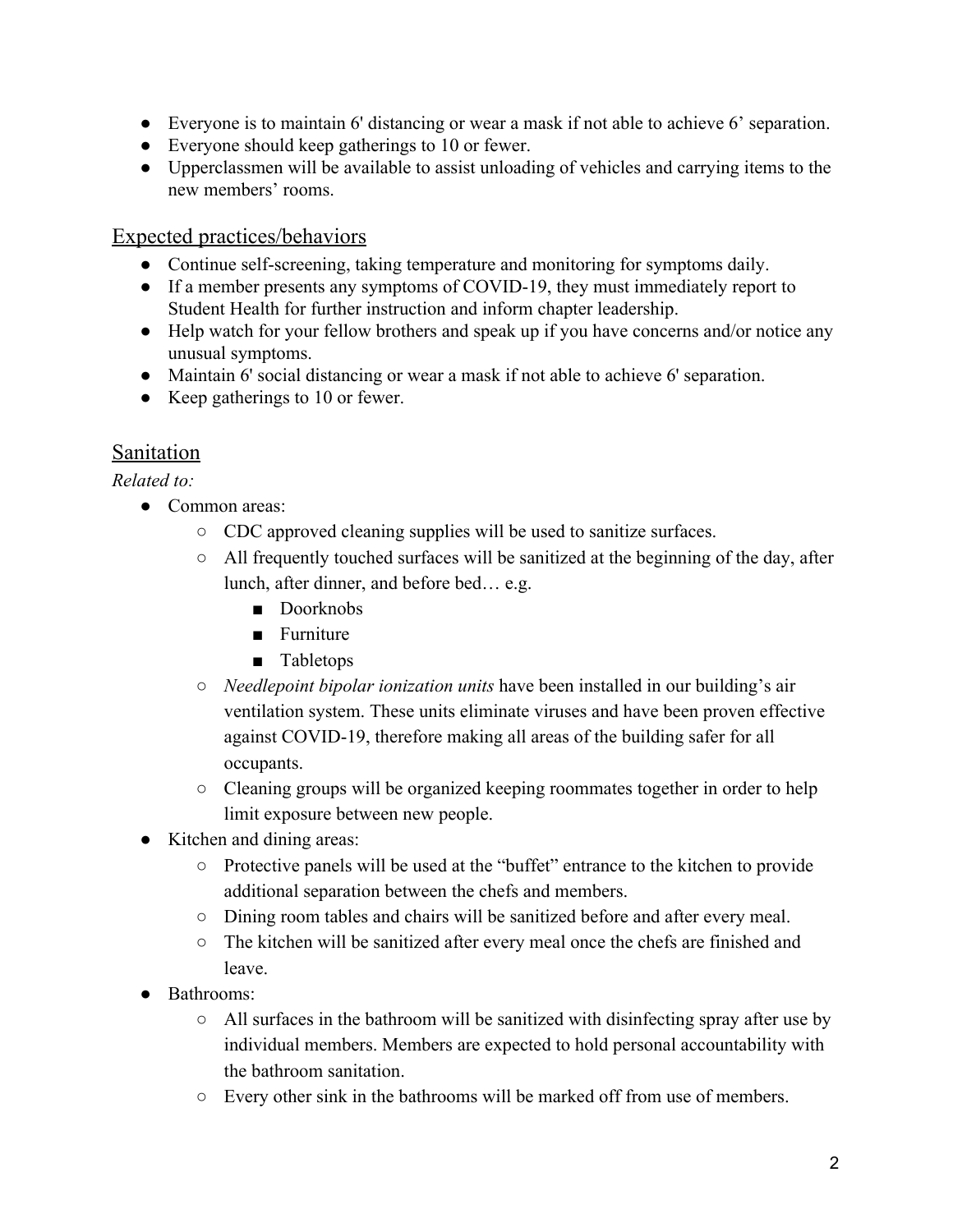- Every other shower head will be marked off from use of members. On the third floor, two of the four showerheads will be in operation at opposite corners of each other. On the second floor, the middle showerhead on each side of the showers will be blocked, leaving one showerhead in each of the four corners to remain operational.
- Bathrooms will be cleaned in their entirety at least daily per standard practice.

All sanitation guidelines enumerated will be reevaluated after the first two weeks of the semester to determine if they are still pertinent.

#### *Expectations related to individual member spaces:*

- Members will be expected to keep their rooms reasonably picked up to keep the environment as safe as possible.
- Members are also strongly encouraged to periodically wipe down commonly-touched surfaces in their rooms, e.g., doorknobs, lightswitches, etc.
- Inspections will be held once a week to ensure the members maintain a safe environment within their individual rooms.

## Dining

#### *Please describe meal options for the fall as well as any anticipated arrangements related to dining times/areas:*

The Kitchen and Dining room is an essential, yet high-traffic, section of the house. It is imperative that thorough sanitation and safe behavior among members are enforced in such a populous location. The following guidelines are in place to establish a safe and clean environment to cook/eat in, as well as keep the meal-serving process as contactless as possible.

## **Kitchen/ Dining Room**

- Pre-portioned beverages, condiments, etc. will be utilized.
- The refrigerator, countertops and ice machine will be wiped down multiple times a day.
- Seats and tables will need to be sanitized in between meal times before reuse and after all meals.
- Anyone in the kitchen must wear masks and gloves. No exceptions.
- No one will be in the kitchen at the same time as the chefs. As previously stated, the chefs will leave before any members enter to begin sanitizing.
- Chefs will leave after lunch so the kitchen crew can sanitize it.
- Members assigned to the kitchen crew will be held constant and coordinated with College Chefs for any changes.
- Chefs will contact the Steward or his assistants if chefs request any items.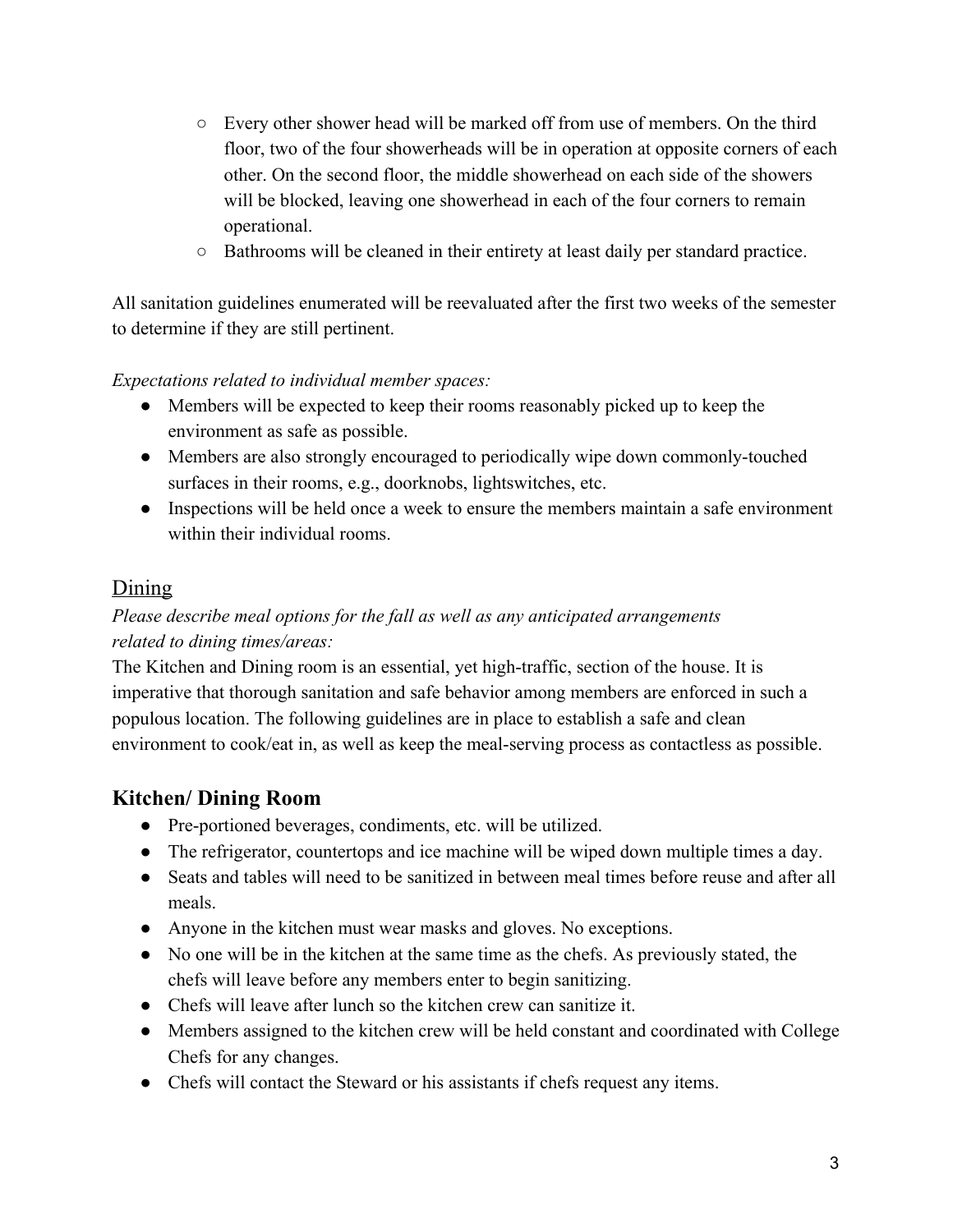- The kitchen will be closed after dinner, but there will be a separate cooking station for those in need.
- A contactless thermometer will be in the kitchen at all times and will be used as needed.

## **Food Service**

- Chefs will individually plate meals onto individual disposable plates. Additional plates will also be individually prepared and held for members eating the late shift.
- Meal times will be staggered to allow for more people to dine in the dining room.
- Meals may be brought to rooms if space is limited in the dining room. Additional dining space is available in the Game Room and outside patio.
- $\bullet$  In the case of quarantined member(s), food will be placed in 'to-go' style disposable containers (with disposable plasticware) and delivered to their room(s) contactlessly.

#### Shared and common spaces

#### *Please describe the plan/expectations for utilization of common spaces:*

Social distancing between members will be strongly advised in the common spaces of the house. Signs will be posted to encourage safe sanitary practices as well as social distancing. Masks will be required for anyone occupying the common areas on the first floor of the house, which include but are not limited to: Chapter Room, Game Room, Dining Room, and Bathrooms. In addition to the mask requirement in common areas, the group sizes will still be limited to no more than 10 people.

#### Sleeping

*People per room:* Maximum of 4

#### *Describe room type (traditional two-person room, suite, etc.):*

Each room in the house includes either 2 or 4 "sleeping berths" built into the walls, where the beds are. The beds are accessible through a wall opening to the berth, and are separate from the rest of the room by a curtain that spreads across the berth entrance. This allows for each individual to be comfortably detached while sleeping. Each berth has individual air-returns back to the building's ventilation system.

## *What measures, if any, will be implemented to minimize risk:*

The use of the bed curtains will be highly encouraged among members as they provide a barrier between the members and the rest of the room at night, while being ventilated by the building's heating and cooling systems.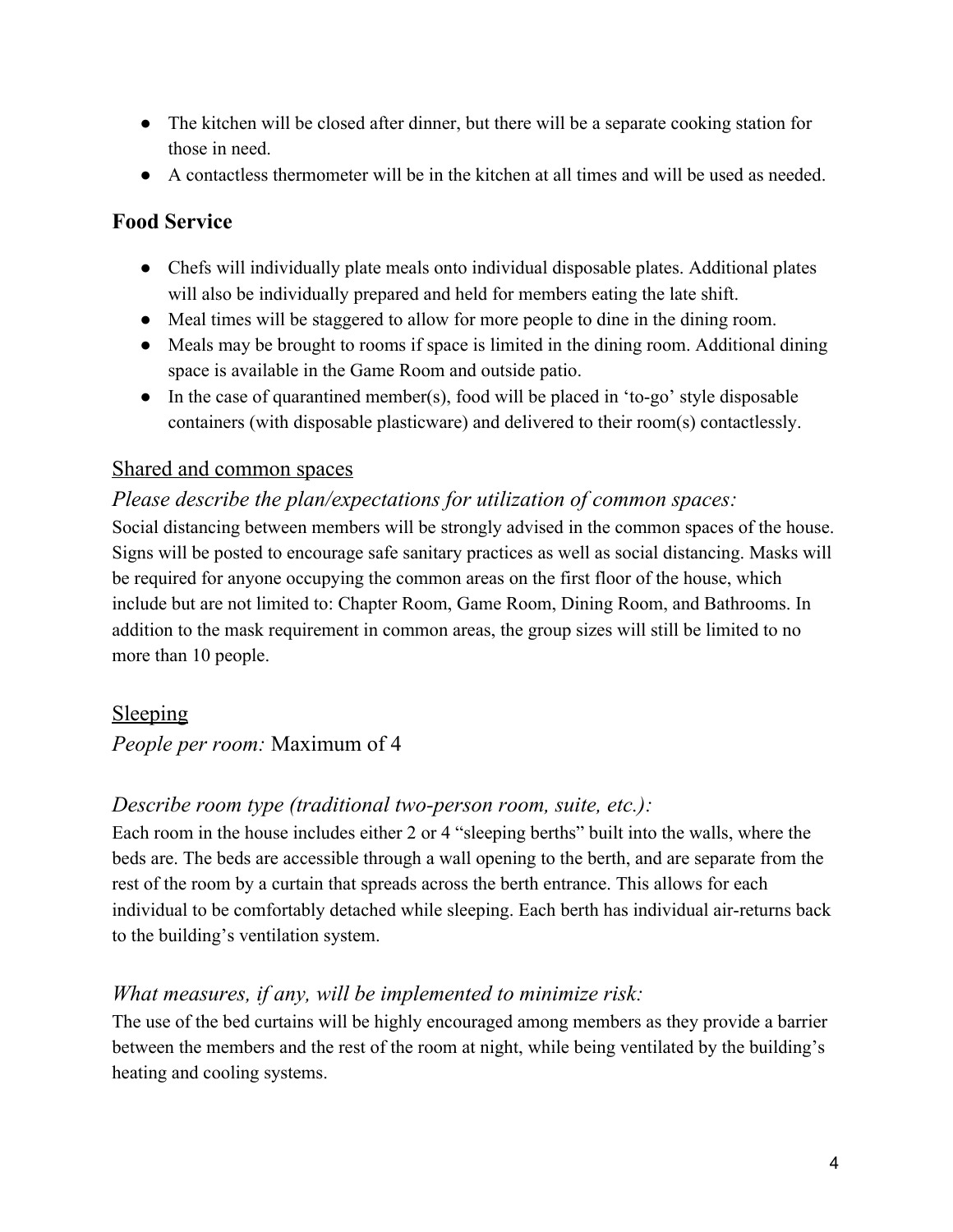## Visitor Policy

## *Who may visit the facility and under what conditions?*

Phi Kappa Theta will be considered a "Closed House" until restrictions are lifted. This status implies that the house is limited to members of Phi Kappa Theta, family of members who are helping on move-in day, and potential new members who take a tour of the house. Any visitor at the house will be expected to wear a mask and follow all other safety precautions.

For the first 2-3 weeks, out-of-house members will be asked not to come to the house unless absolutely necessary. If the out-of-house members must come to the house, they will be held at the same status as the visitors. They will be screened at the door, asked to fill out the contact tracing survey, and will need to wear a mask while in the house.

## *How will visitors be registered for contact tracing?*

Upon entrance to the house, visitors will be asked to fill out a google spreadsheet that includes their name, reason for visiting, and contact information. This google sheet will be accessible to the visitor through a QR Code that they can scan with their phones. This creates a way to contactlessly acquire essential information about the visitor. If the visitor needs to be reached by Phi Kappa Theta for any reason, this spreadsheet provides the necessary information to do so.

#### Social Policy

#### *Under what conditions will any activities take place?*

Until further notice, all previously planned socials are canceled. There will be no social events (including parties) hosted by Phi Kappa Theta until deemed safe by the University and IFC. When social events begin to be reintroduced, all social distancing guidelines will be followed.

#### Quarantine/Isolation plan

#### *In the event of exposure to the virus…*

Members will be expected to quarantine in their rooms that they have been assigned to at the beginning of the semester. Quarantine is necessary among individuals who have been *exposed* to an individual who has the virus, or individuals who have been tested for COVID-19 and are still awaiting results. While quarantined, members are expected to consciously stay in their assigned rooms with the exception of visits to the restroom and other scenarios where leaving the room is necessary. The member will remain in quarantine for 14 days after the exposure, or until the member has a confirmed case of COVID-19. If a member tests positive, they will be moved from quarantine to complete isolation (described in detail below).

*In the event of a positive case…*